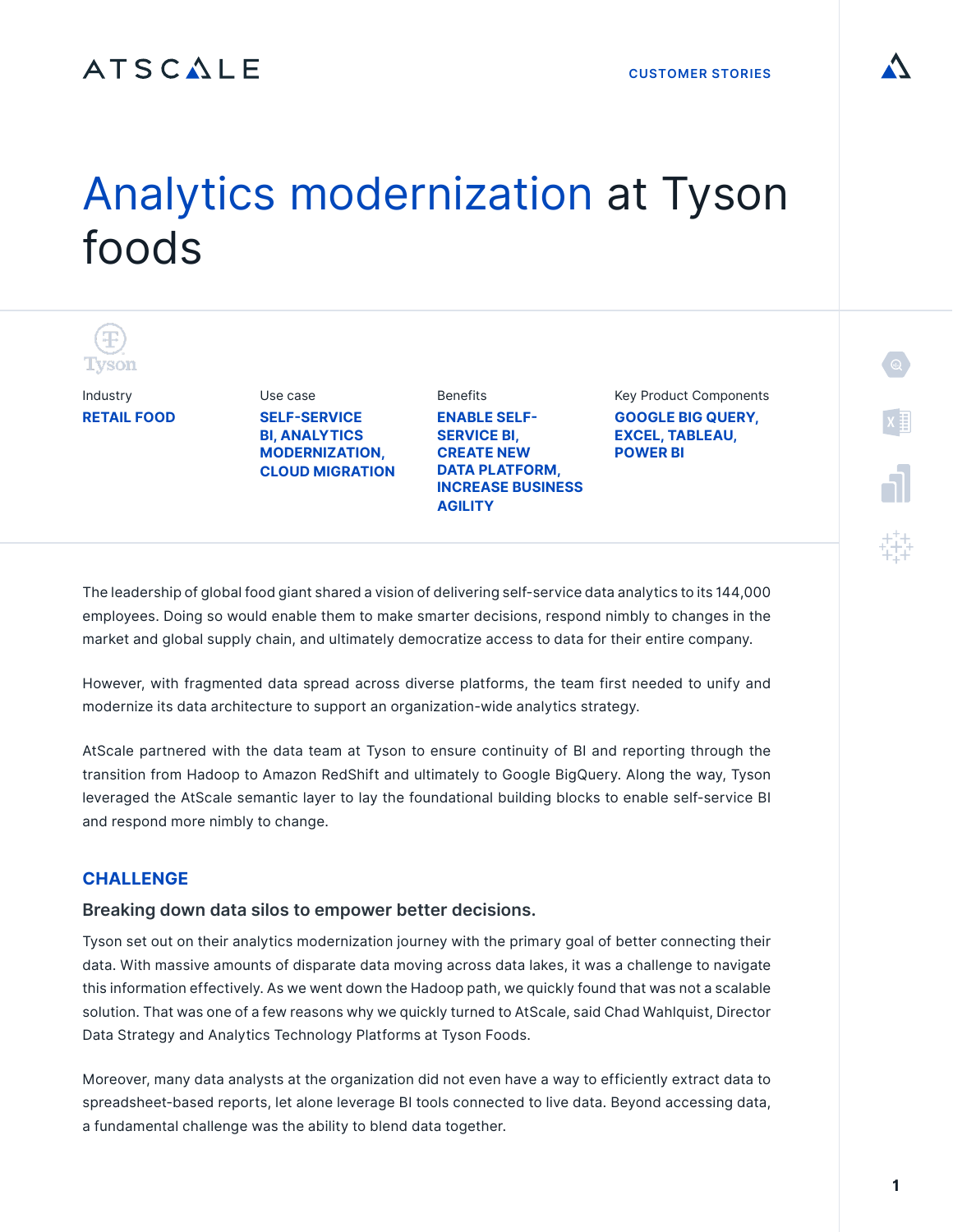With different raw data formats, it was a tiresome engineering exercise to combine data sets in a way analysts could use. Plus, with so many different data consumers at the business, it was impractical to scale the data team to support all requests.

The business was stuck in an analog experience––and, in the face of an extremely dynamic market (for example, navigating the impact on business from COVID-19), they needed to pursue a more scalable and flexible data strategy to stay competitive and successful.

### **SOLUTION**

#### **AtScale delivers a single source of truth**

By connecting siloed data using AtScale s semantic layer, Tyson was able to unify disparate data into a governed data model that was analysis-ready. By predefining calculations, metrics, and dimensional hierarchies, the organization was able to cut down on redundant work and maintain centralized data.

This saved the business time and reduced errors and conflicting analyses - empowering business analysts to use trusted building blocks of data.This formed the cornerstone of self-service analytics at the company and led to more empowered and data-driven decision-making.

The ability to abstract the model that data consumers work with from the underlying raw data sources also supports infrastructure agility. With AtScale in place, it no longer matters whether data lives in Hadoop, Amazon RedShift or Google BigQuery. This has enabled cloud migration without disruption to end users.

Further, the ability to manage AtScale models independently from source data enabled the team to be more agile and optimize their data ops. By maintaining production and development versions of models, they are able to continually improve, test, and release new analytic capabilities more seamlessly.

 $\overline{2}$ 

**2Analytics modernization at Tyson foods www.atscale.com** 

Analytics modernization at Tyson foods WWW.atscale.com